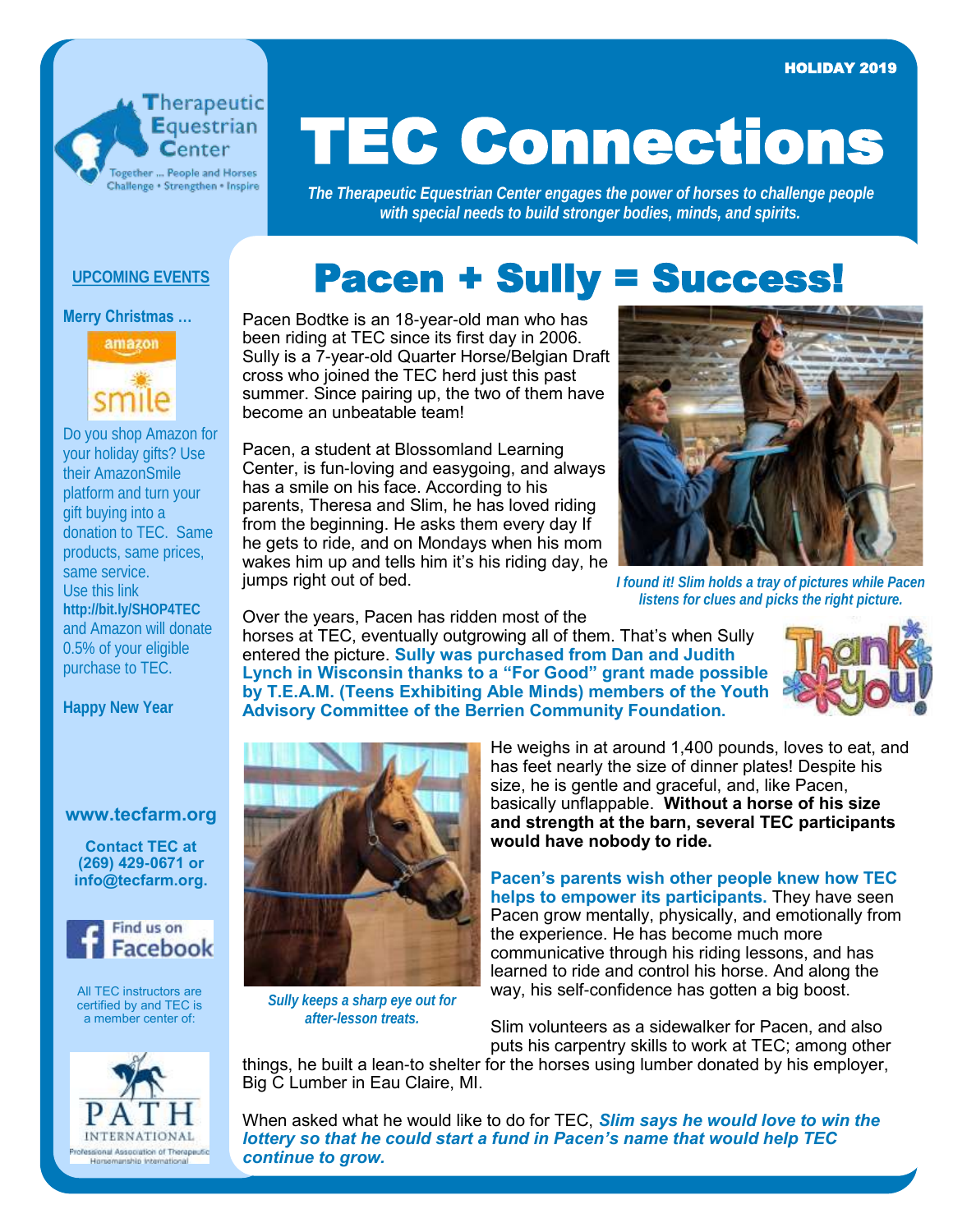## Through the Eyes of a Parent: It's Not a Choice



*Matthew Cholewa with Nellie.*

#### *Written by TEC Parent Clare Cholewa*

**The unrealistic expectations that other people place on families of people with autism can be more stressful than living with the challenges of autism itself.**

There are a couple of truths that have really been rammed home by living with two sons on the autism spectrum. The first thing is that there is nothing easy about living with someone with autism. The "you can do anything you want" idea is completely unrealistic. Just working harder WON'T enable them to do anything they want; the very nature of autism can prevent them reaching the simplest of milestones. Inspiration is good, being positive is good, BUT having unrealistic expectations does not help anyone.

The second thing is that their autism is NOT something they control. **It** 

**controls them and everything in their lives and ours.** Yes, they can struggle to learn control, but it can take just one word, one action, one place, for that hard-fought control to be lost, and then they – and we – have to start all over again. It can take Matt 10 to 15 years before he is able to show us that he is learning a skill, or that he understands what we are asking him to do. Not to achieve it, but simply to show progress.

As caregivers, Kenneth and I also have a reality that is not reflected in inspirational memes or stories. We do NOT get to do anything we want or put our minds to. **None of us made a choice for autism to come into our lives.** We just do the best we can in an ever-moving reality that can blindside us in a blink of an eye. We rely on others, like those at TEC, to provide opportunities for Matt to learn something new, to meet a diverse group of people, and to learn and practice social skills that he can use in the community.

It is also really important to us that Matt and Kyle learn that there are others who can be there for them so they don't just rely on us. As parents, we can't do it alone. TEC provides a positive place where we can tell *Matt, "We think you can do this!" and where, as a team we work together to help make that a reality.*





## Running for a Cause

Special thanks to the SWMI RACERS for selecting us as their benefit partner at this year's *Once Upon a Time 5k* race. Their donation of \$3,250, along with the \$200 donation from the Baroda Lions Club Pancake Breakfast held prior to the race, is appreciated greatly.



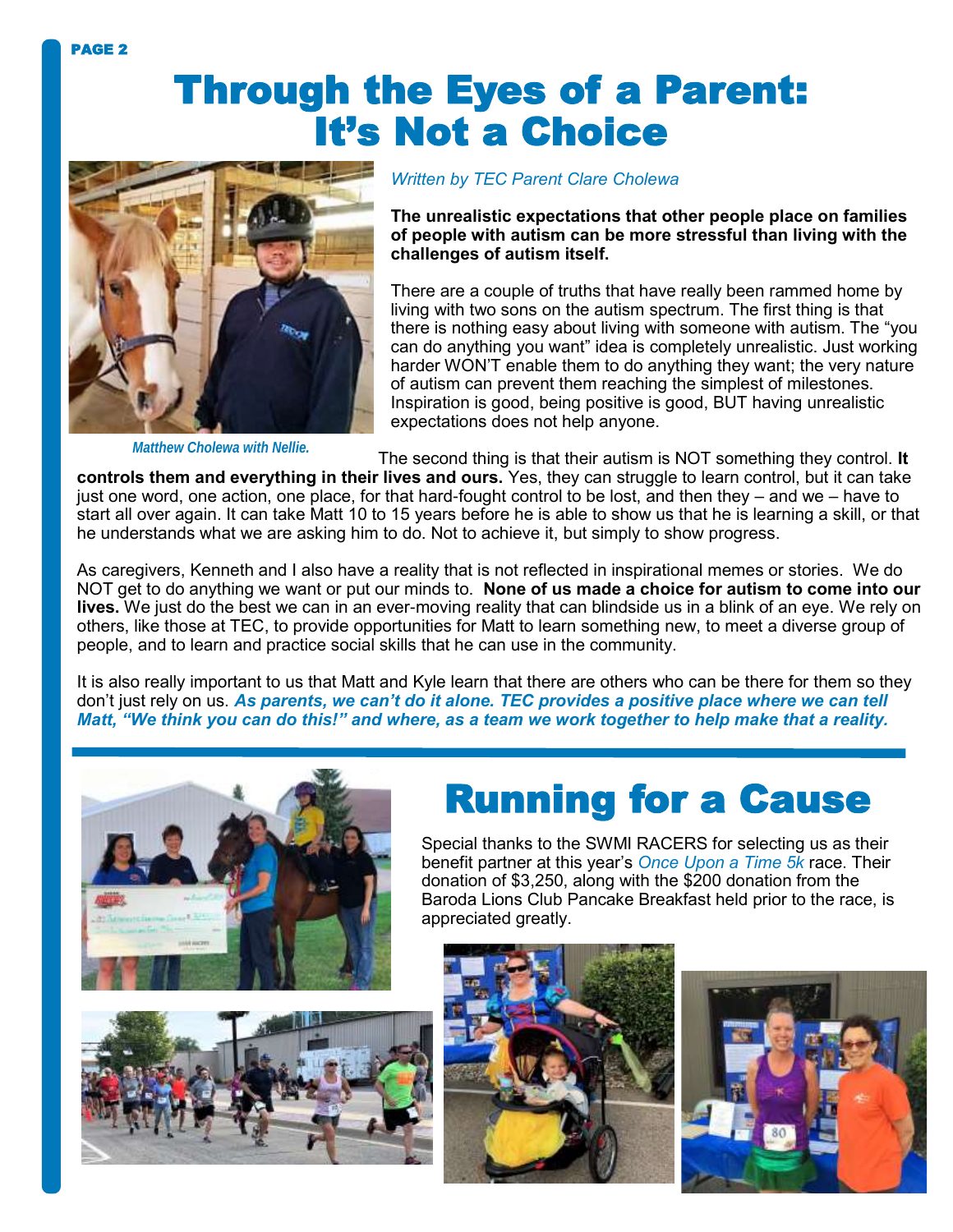### It's Not What's Under the Tree That Matters, It's Who's Gathered Around It

#### *"Christmas gives us the opportunity to pause and reflect on the important things around us." – David Cameron*

As we reflect on the past year, we give thanks for all those who gather around TEC. Whether you're a staff member, volunteer, participant, family member, donor, or just a friend of TEC, you are what is most important to us; as well as, our TEC horses for they are truly the gift that keeps giving all year as they are the catalyst for change in the lives of our TEC participant. **Because of all those around us, we have the blessing of helping others make "I Did It!" moments happen at TEC.**

We find many don't see or understand these **"I Did It!"** moments we speak of often. Imagine you're the parent of a child with special needs. The chances are rare that your son/daughter will be the star player on their



*Rich, Hayden, and Chris.*

school's sport team or do the youthful activities of a child without a disability. These parents don't have the typical brag story parents share after the game or when they run into another parent at the grocery store.



*Alex and Mike with horse Nellie.*

On the other hand, we think these parents have an even better story to brag about. **Therapeutic riding is an activity parents and other family members can participate in with the child. It's fun, allows for growth of both the participant and family, and is something you can talk about with others.** How many people can say their child is riding a 1,000-pound horse? Or their child learned how to lead a horse around the arena. And beam with pride as they share the joy of watching their child light up the first time they trotted on their horse.

These are the stories that come out of TEC. And we're fortunate to have so many parents involved in our therapeutic riding lessons. Some serve as sidewalkers for their child or volunteer their handyman skills around the barn, while others are the cheerleaders around the arena.

Take Mike Buddemeier and his teenage son, Alex. Mike had been looking for an activity his son would like to do that he could participate in with him. Together, we use pictures to help Alex learn the sequence for

tacking his horse, Nellie. Remembering the steps of a task helps prepare him for future job skills.

Then there's Andrew Dale who brings his young daughter, Josilyn, to TEC. Together, they brush and saddle her horse, Szanghi. This provides Josilyn with practice for staying calm, completing tasks, and interacting with others which are skill that will transfer away from the barn.

Sometimes it's a family affair. For instance, TEC participant, Hayden Clark, is joined by his dad, Chris, and grandfather, Rich. Chris and Rich are Hayden's sidewalkers during riding lessons. Together, they are strengthening Hayden's muscles and teaching him skills he might not learn elsewhere.



*Andrew and Josilyn with horse Szanghi.*

**These "I Did It!" moments don't happen without our change agents … All of those gathered around TEC. There's truly not enough words to say how much we appreciate and are grateful for your continued support of TEC – THANK YOU!** We look forward to making more of these moments happen in the New Year.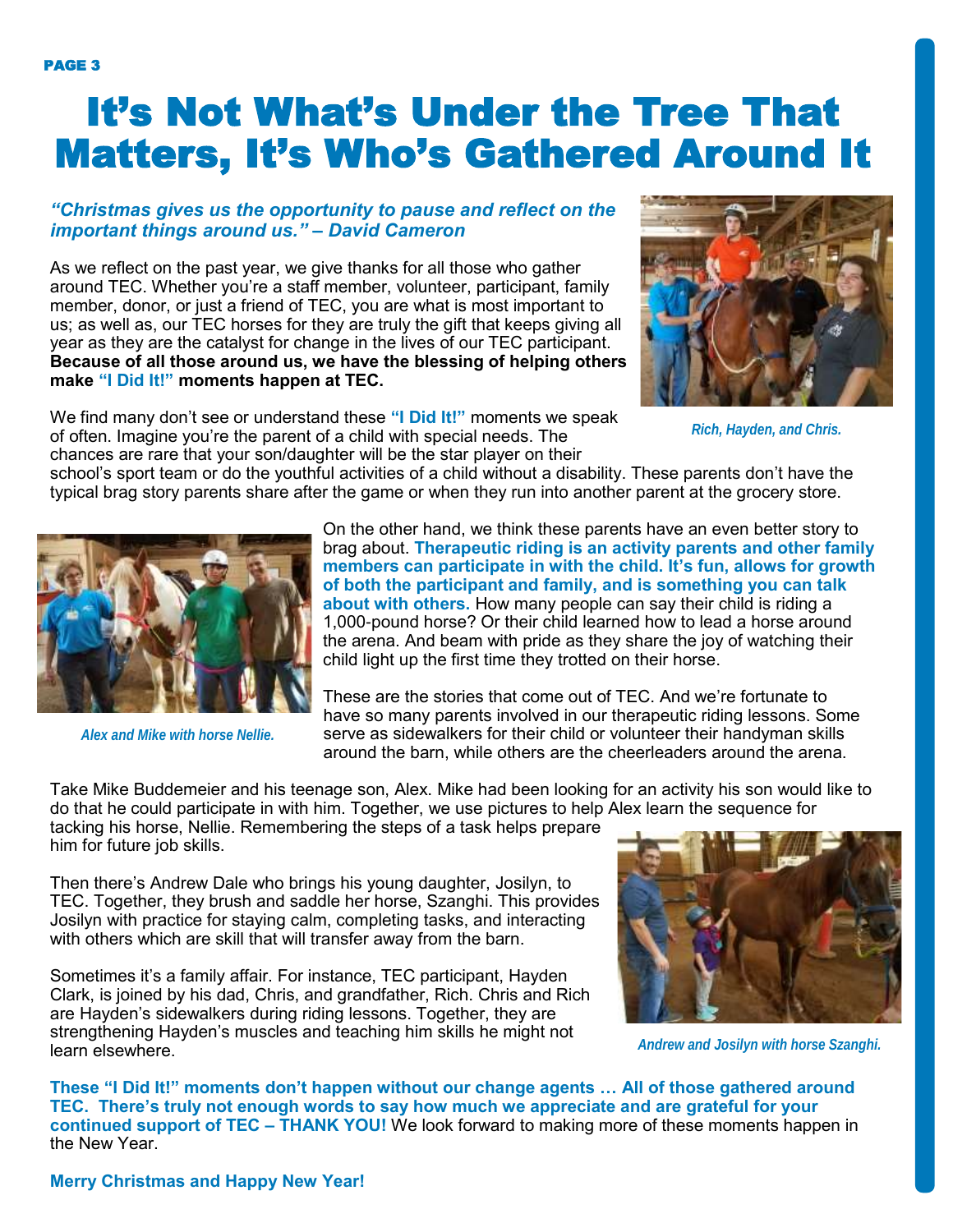## Be a Change Agent, Make "I Did It!" Moments Happen All Year Long



**We need more change agents to make "I Did It!" moments happen.** It costs approximately \$5,100 a year to care for just one TEC horse. Multiply that times seven and it cost TEC \$35,700 a year in basic horse-related care.

**As you check off your holiday to-do list, add become a change agent for TEC.** A year-end gift to TEC will allow us to change the life of a person living with special needs.

**We are asking for a gift to our general horse care fund.**  No matter the size of your contribution it all helps TEC to feed, shelter, and maintain the health and wellbeing of the horses. We are as efficient as possible with our funds. We have just over a handful of part-time staff members, who along with our amazing team of TEC volunteers, provide quality programming and consistent horse care.

As our participant list grows with each passing session, we have expanded the days and hours of our therapeutic riding sessions and programs. **Horses are vital to our success all year long.** In addition to our riding sessions, they play a key role in our summer day camps, TEC WITH VETS, and Saddle STARS programs.

**Please donate today. Your gift will change lives. And, for that, we are most grateful - THANK YOU!**

### نا کے لیے ک Yes! I want to support more "I DID IT!' moments at TEC with this tax-deductible donation. Name: Name: All and the state of the state of the state of the state of the state of the state of the state of the state of the state of the state of the state of the state of the state of the state of the state of the sta Phone: The contract of the contract of the contract of the contract of the contract of the contract of the contract of the contract of the contract of the contract of the contract of the contract of the contract of the con

| State:                          |  | Zip: E-mail: E-mail: E-mail: E-mail: E-mail: E-mail: E-mail: E-mail: E-mail: E-mail: E-mail: E-mail: E-mail: E-mail: E-mail: E-mail: E-mail: E-mail: E-mail: E-mail: E-mail: E-mail: E-mail: E-mail: E-mail: E-mail: E-mail: E |                                                                                                           |
|---------------------------------|--|--------------------------------------------------------------------------------------------------------------------------------------------------------------------------------------------------------------------------------|-----------------------------------------------------------------------------------------------------------|
|                                 |  | □ Check or Money Order (Payable to: Therapeutic Equestrian Center)                                                                                                                                                             | <b>HOLIDAY 2019</b>                                                                                       |
| □ Visa □ MasterCard □ Discover  |  |                                                                                                                                                                                                                                |                                                                                                           |
| Expiration Date: ______________ |  |                                                                                                                                                                                                                                | Security Code: (3-digit code on back of card)                                                             |
|                                 |  |                                                                                                                                                                                                                                |                                                                                                           |
|                                 |  |                                                                                                                                                                                                                                |                                                                                                           |
|                                 |  | Mail your donation to: Therapeutic Equestrian Center, PO Box 1250, Niles, MI 49120                                                                                                                                             |                                                                                                           |
|                                 |  |                                                                                                                                                                                                                                | Save a stamp! Make your donation online using your debit/credit card or PayPal at www.tecfarm.org/donate. |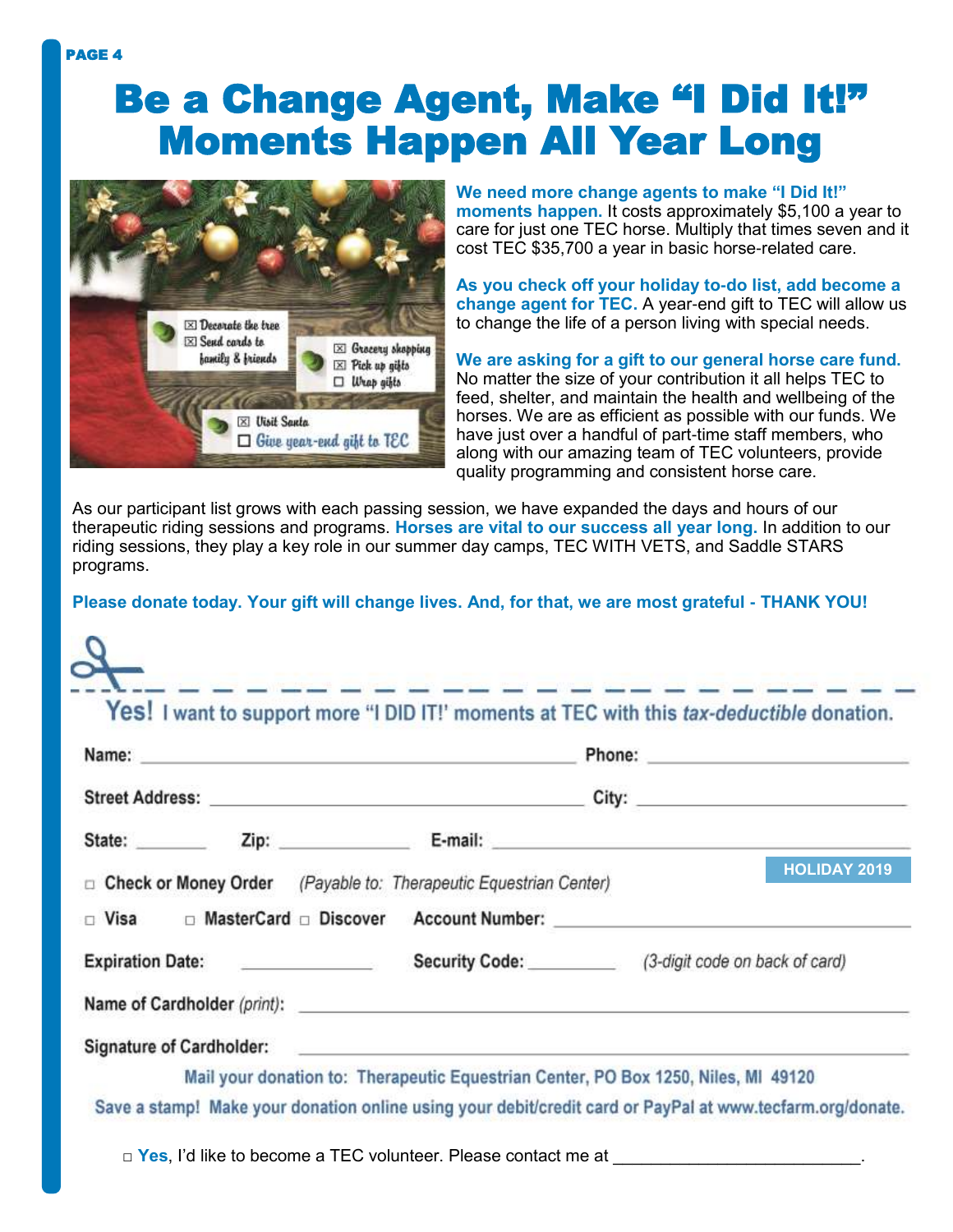### More Than One Way to Support TEC

You don't have to move mountains or donate hundreds of dollars to TEC to make a difference. Whether you give an hour of your time or a \$5 in coins, it all adds up to **"I Did It!"** moments at TEC.



**Volunteer at TEC.** This is a great way to learn a new skill, meet new friends, be active in your community and have fun at the same time.

**Donate supplies and materials you purchase from your favorite store.** In-kind contributions; such as, salt for sidewalks, horse treats, dry cat food, and many other items are greatly appreciated.

**Make your purchases earn donations for TEC.** Turn your everyday shopping habitats into regular donations. A few of our favorites, include:





You shop. Amazon gives.

**Participate in TEC fundraisers and special events.** What's better than getting out of the house or office for some fun while helping your favorite charity.

**Sponsor an issue of TEC Connections, a horse or classroom.**  Help TEC cover the costs of producing this newsletter, wellness care for one of our horses, or teaching a class of eager learners.

**Honor a loved one with the gift of a donation in their name.** Don't fret over finding just the right gift for that special person who has everything. Make a donation to TEC in their name.

Visit our website at **www.tecfarm.org/support** to learn of other ways you can support TEC in making **"I Did It!"**  moments happen.



We also wish to acknowledge those who have made in-kind donations by giving horse treats and SmartPaks, cat food, copy paper, and more.

A shout out also to those who support us through charitable shopping. Your contributions have totaled: Harding's = \$135.18 AmazonSmile = \$102.42

### Applauds to Our Recent Change Agents … Your Support is Greatly Appreciated!

- $\Rightarrow$  Baroda Lions Club
- $\Rightarrow$  Kathy Barton
- $\Rightarrow$  JoAnn Bertrand
- $\Rightarrow$  Rick & Roseanne Burden
- $\Rightarrow$  Kendall & Kevin Casey
- $\Rightarrow$  Clare Cholewa
- $\Rightarrow$  Diane Conover
- $\Rightarrow$  Farmington Elk Lodge #1986
- $\Rightarrow$  Roshelle & Kenley Hall
- $\Rightarrow$  Patricia Hesch Margie Hojara-Hadsell Knights of Columbus #14409
- $\Rightarrow$  Knights of Columbus #13942
- $\Rightarrow$  Knights of Columbus #708
- $\Rightarrow$  Lions Club of Benton Harbor – Fairplain
- $\Rightarrow$  William Martindale
- $\Rightarrow$  McLoughlin Family Foundation
- $\Rightarrow$  April & Matthew Meier
- $\Rightarrow$  Paw Paw Lions Club
- $\Rightarrow$  Plym Foundation
- $\Rightarrow$  Barbara Priest
- $\Rightarrow$  Jeffery Richards
- $\Rightarrow$  Dana Riley
- $\Rightarrow$  Larry Sehy
- $\Rightarrow$  Elizabeth Sexton
- $\Rightarrow$  Amy Underwood
- $\Rightarrow$  Stephen & Elizabeth
- Upton Charitable Trust  $\Rightarrow$  Rachel & James
- Whitcomb
- $\Rightarrow$  Ruth & Tom White
- $\Rightarrow$  Rodney Wilder
- $\Rightarrow$  Vikki Wilkins & Rob
- $\Rightarrow$  Clover Lee Wolford
- $\Rightarrow$  Jane Wynn
- $\Rightarrow$  Ray & Patricia Zemaitis
- $\Rightarrow$  Autumn & Russ Zick
- *Donors recognized above are for the period of June 1 - Nov. 30, 2019. Harding's & AmazonSmile amounts are for Jan. 1 - Nov. 30, 2019.*